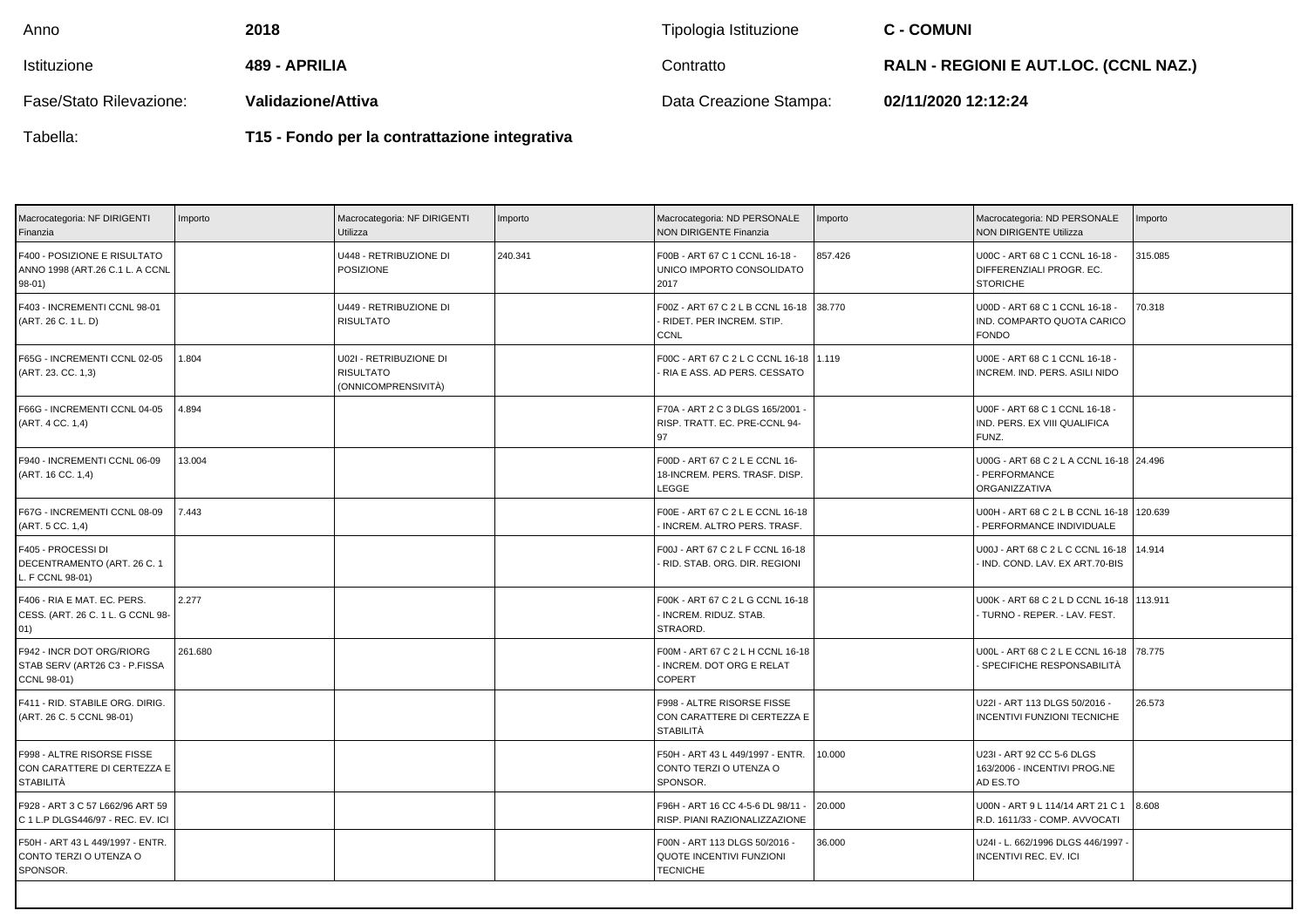| F51H - ART 43 L 449/1997 -<br>RISPARMI DI GESTIONE                        |  | F00Q - ART 92 CC 5-6 DLGS<br>163/06 - QUOTE PROG.NE AD<br><b>ESAURIMENTO</b>     |        | U00P - ART 70-TER CCNL 16-18 -<br><b>COMPENSI ISTAT</b>                         |        |
|---------------------------------------------------------------------------|--|----------------------------------------------------------------------------------|--------|---------------------------------------------------------------------------------|--------|
| F408 - INTEGRAZIONE 1,2% (ART.<br>26 C. 2 CCNL 98-01)                     |  | F00R - ART 9 L 114/14 ART 21 C 1<br>R.D. 1611/33 - COMP. AVVOCATI                | 10.000 | U00Q - ART 68 C 2 L G CCNL 16-18 4.128<br>ALTRE SPEC, DISP, DI LEGGE            |        |
| F943 - RIORGANIZZ. (ART. 26 C. 3<br>PARTE VARIAB. CCNL 98-01)             |  | F928 - ART 3 C 57 L662/96 ART 59<br>C 1 L.P DLGS446/97 - REC. EV. ICI            |        | U00R - ART 68 C 2 L H CCNL 16-18 3.012<br>MESSI NOTIFICATORI                    |        |
| F944 - LIQUID. SENTENZE<br>FAVOREVOLI ALL'ENTE (ART. 37<br>CCNL 98-01)    |  | F00S - ART 70-TER CCNL 16-18 -<br>CONTR ISTAT E ENTI PUBBL<br><b>AUTORIZZ</b>    |        | U00S - ART 68 C 2 L I CCNL 16-18<br>RIS. PERS. DA CASE DA GIOCO                 |        |
| F404 - SPEC. DISP. DI LEGGE<br>(ART. 20 C. 2 CCNL 06-09)                  |  | F00V - ART 56-TER CCNL 16-18 -<br>RISORSE SERV AGG PL INIZ<br>PRIVATA            |        | U00T - ART 68 C 2 L J CCNL 16-18<br>PEO ANNO DI RIFERIMENTO                     |        |
| F68G - INCARICHI DA SOGGETTI<br>TERZI (ART. 20, CC. 3-5 CCNL 06-<br>09)   |  | F01V - ART 56-QUATER L C CCNL<br>16-18 - PROV. VIOLAZ. CODICE<br><b>STRADA</b>   | 16.500 | U01B - ART 56-TER CCNL 16-18 -<br>PL SERV. AGG INIZ PRIVATA                     |        |
| F96H - ART 16 CC 4-5-6 DL 98/11 -<br>RISP. PIANI RAZIONALIZZAZIONE        |  | F00T - ART 67 C 3 L C CCNL 16-18<br>ALTRE SPEC. DISP. DI LEGGE                   | 16.910 | U00M - ART 56-QUATER L C<br>CCNL16-18 - PL INC PROV VIOLAZ<br><b>CODICE STR</b> | 9.386  |
| F995 - ALTRE RISORSE VARIABILI                                            |  | F00U - ART 67 C 3 L D CCNL 16-<br>18-RIA CESS ANNO PREC MENSIL<br><b>RESIDUE</b> |        | U00V - ART 56-QUINQUIES CCNL<br>16-18 - PL INDENNITÀ DI SERV.<br><b>ESTERNO</b> |        |
| F999 - SOMME NON UTILIZZATE<br>FONDO ANNO PRECEDENTE                      |  | F00W - ART 67 C 3 L E CCNL 16-18<br>-RISP. STRAORD. CONS. ANNO<br>PREC.          |        | U00Y - ART 56-SEXIES CCNL 16-<br>18 - PL INDENNITÀ DI FUNZIONE                  |        |
| F934 - DECURTAZIONE FONDO<br>3.356,97 EURO (ART.1 C.3 L. E<br>CCNL 00-01) |  | F00X - ART 67 C 3 L F CCNL 16-18 5.000<br>MESSI NOTIFICATORI                     |        | U998 - ALTRI ISTITUTI NON<br>COMPRESI FRA I PRECEDENTI                          |        |
| F27I - ART 1 C 456 L 147/2013 -<br>DECURTAZIONE PERMANENTE                |  | F00Y - ART 67 C 3 L G CCNL 16-18<br>RIS. PERS. DA CASE DA GIOCO                  |        | U00U - ART 15 C 1 CCNL 16-18 -<br>RETRIB. DI POSIZIONE                          | 99.899 |
| F00P - ART 23 C 2 DLGS 75/2017 -<br>DEC. FONDO RISPETTO LIMITE<br>2016    |  | F01J - ART 67 C 3 L H CCNL 16-18<br>INTEGRAZIONE 1,2% M.S. 1997                  | 40.470 | U00W - ART 15 C 1 CCNL 16-18 -<br>RETRIB. DI RISULTATO                          |        |
| F01S - ART 40 C 3-Q DLGS<br>165/2001 - DEC. ANNO PER PIANI<br>DI RECUP.   |  | F01K - ART 67 C 3 L I CCNL 16-18-<br>RIS. OBIETT. ENTE ANCHE<br>MANTEN.          |        | U00X - ART 15 C 6 CCNL 16-18 -<br>RETRIB. DI RISULTATO INC.<br><b>INTERIM</b>   |        |
| F01T - ART 4 DL 16/2014 - DEC.<br>ANNO PER PIANI DI RECUP.                |  | F01L - ART 23 CC 4, 6 DLGS<br>75/2017 - RIS. SPERIMENTAZIONE                     |        |                                                                                 |        |
| F01P - ALTRE DECURTAZIONI                                                 |  | F01M - ART 67 C 3 L K CCNL 16-<br>18-INTEGR. PERS. TRASF.<br>CORSO D'ANNO        |        |                                                                                 |        |
|                                                                           |  | F01N - ART 68 C 1 CCNL 16-18-RIS<br>FISSE NON UTILIZZATE FONDI<br>PREC.          |        |                                                                                 |        |
|                                                                           |  | F995 - ALTRE RISORSE VARIABILI                                                   |        |                                                                                 |        |
|                                                                           |  | F01Q - ART 67 C 2 L E CCNL 16-18<br>-DEC. PERS. TRASF. DISP. LEGGE               |        |                                                                                 |        |
|                                                                           |  | F01R - ART 67 C 2 L E CCNL 16-18<br>-DEC. ALTRO PERS. TRASF.                     |        |                                                                                 |        |
|                                                                           |  |                                                                                  |        |                                                                                 |        |